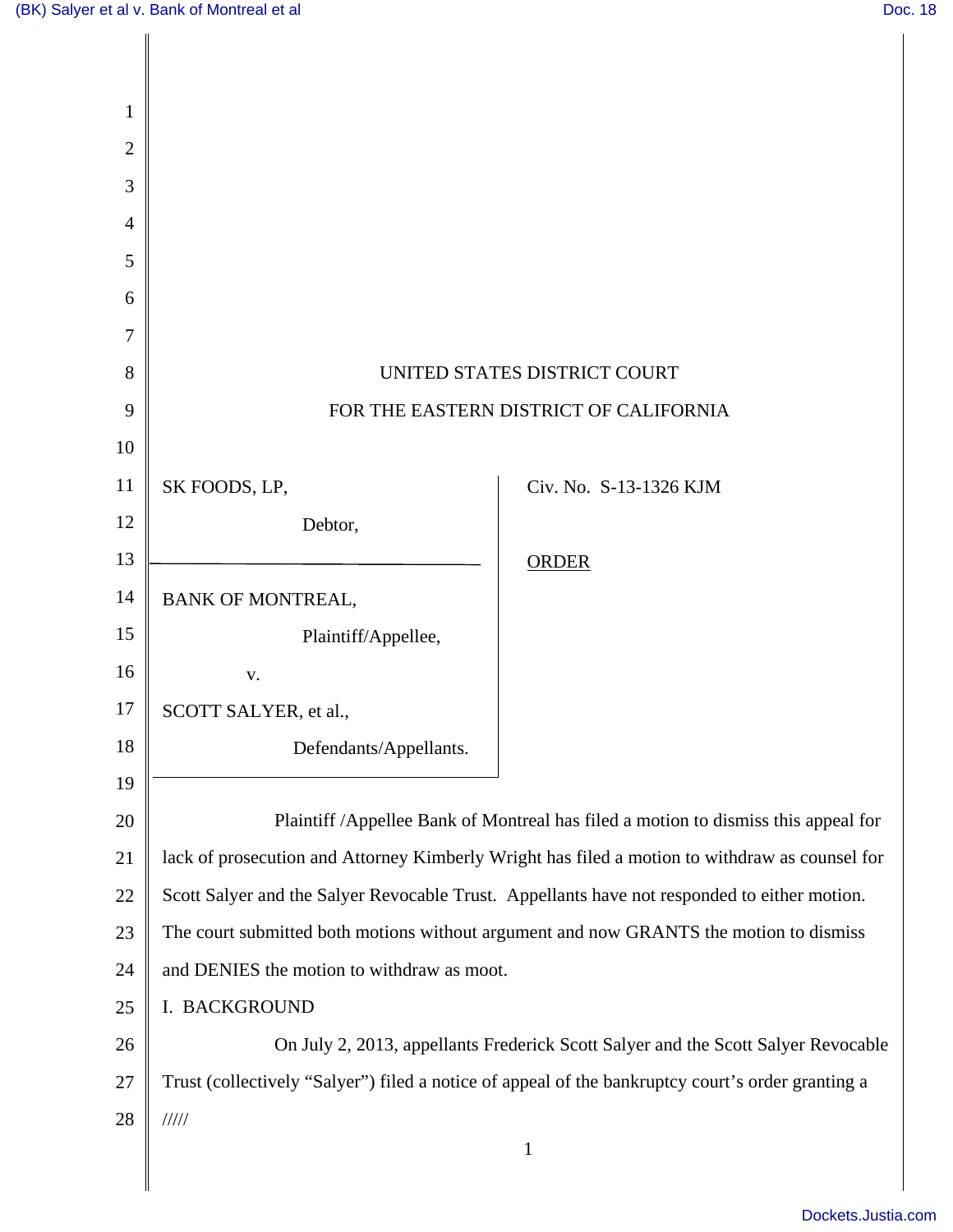| $\mathbf{1}$   | motion for summary judgment filed by plaintiff/appellee Bank of Montreal ("Bank"); Salyer               |
|----------------|---------------------------------------------------------------------------------------------------------|
| $\overline{2}$ | elected to have the district court hear the appeal. ECF No. 1.                                          |
| 3              | In its order granting the Bank's motion for summary judgment, the bankruptcy                            |
| 4              | judge refused to consider Salyer's opposition because it was filed late and said that "[a]fter          |
| 5              | pleading with the court for extensions in various other matters, Ms. Wright has exhausted the           |
| 6              | patience of the court." ECF No. 1 at 9.                                                                 |
| 7              | On August 2, 2013, the Bankruptcy Court certified that the record on appeal was                         |
| 8              | complete and the Clerk of this Court issued a briefing schedule. ECF Nos. 3, 4-1 at 1. According        |
| 9              | to that schedule, Salyer's brief and excerpt of record was due September 3, 2013. ECF No. 4-1 at        |
| 10             | 1.                                                                                                      |
| 11             | On September 18, 2013, Salyer filed a motion for a thirty day extension of time to                      |
| 12             | file the opening brief, which the court granted. ECF Nos. 5, 9. Salyer has not filed his opening        |
| 13             | brief and excerpts of record nor sought a further extension of time.                                    |
| 14             | On October 25, 2013, the Bank filed the instant motion to dismiss the appeal for                        |
| 15             | lack of prosecution. ECF No. 10.                                                                        |
| 16             | On November 14, 2013, Attorney Wright filed a motion to withdraw as counsel.                            |
| 17             | II. THE MOTION TO DISMISS FOR FAILURE TO PROSECUTE                                                      |
| 18             | Under Rule $8009(a)(1)$ of the Federal Rules of Bankruptcy Procedure, an                                |
| 19             | appellant's opening brief shall be filed "within 14 days after entry of the appeal on the docket."      |
| 20             | Under Rule 8001(a), "[a]n appellant's failure to take any step other than timely filing a notice of     |
| 21             | appeal does not affect the validity of the appeal, but is grounds for such action as the district court |
| 22             | deems appropriate, which may include dismissal of the appeal."                                          |
| 23             | The Ninth Circuit has said that a procedural violation of a bankruptcy rule may                         |
| 24             | justify the dismissal of an appeal but also said the district court should consider alternative         |
| 25             | sanctions short of dismissal. Fitzsimmons v. Nolden (In re Fitzsimmons), 920 F.2d 1468, 1472            |
| 26             | (9th Cir. 1990). The failure to file an opening brief is a nonjurisdictional procedural error.          |
| 27             | Matter of Scheri, 51 F.3d 71, 74 (7th Cir. 1995).                                                       |
| 28             | $\frac{1}{1}$                                                                                           |
|                | $\overline{2}$                                                                                          |